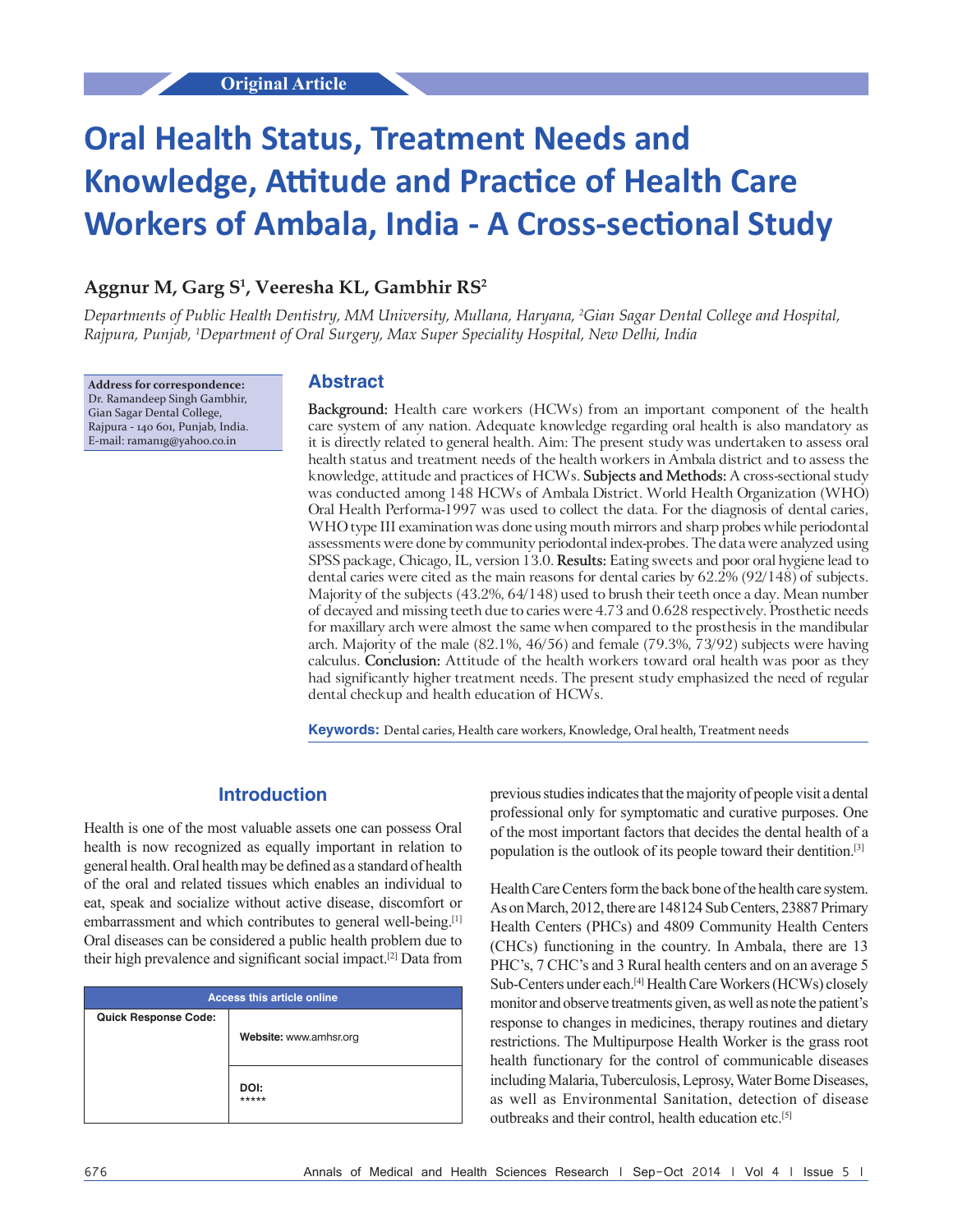Knowledge of oral health is considered to be a prerequisite for health related behavior. It has been shown that rural Indian community, who constitute more than 70% of the Indian population, has a low level of oral health awareness and practice when compared to urban.<sup>[6]</sup> Health workers knowledge, attitude and practices (KAP) toward oral health to a great extent influences the community as they can extend health education at the first contact in the community and hence should possess good oral health. According to a previous study carried out on dental HCWs, a greater percentage of health workers, believed that safe drinking water (98.9%), living environment of the person (96.6%) and a balanced diet, affect health more than availability of health services (59.8%) or the ability of the health care system to meet the needs of the people  $(55.2%)$  respectively.<sup>[7]</sup> Reports of another survey suggest that a vast majority (87%) of the nursing staff considered oral hygiene tasks unpleasant. The staff experienced, always or sometimes, resistance from the residents toward oral care.[8] Literature on the oral health knowledge and oral hygiene status of health care professionals of India is almost non-existent. Hence this study was carried out:

- To assess oral health status and treatment needs of the health workers in Ambala district
- To assess the KAP of HCWs
- To explore and suggest best possible method for oral care and education for health workers.

# **Subjects and Methods**

## **Ethics**

This study was conducted after obtaining ethical approval from the Institutional Review Board of M.M. University, Mullana and with prior permission from the District Health Officer, Ambala. Informed consent was taken from each subject prior to recording oral health. Confidentiality about the respondents' profile was maintained throughout the study. 10 subjects were not included in the study due their non-availability.

## **Sampling procedure**

Ambala district is one of the 21 districts of Haryana state in India. Ambala town is the administrative headquarters of the district. The entire Ambala district is divided into 6 blocks for administrative purpose, consisting 12 PHC's, 4 CHC's and 2 sub centers employing a total of 158 HCWs. All the HCWs who were available on the day of the visit were examined as per the schedule. A total of 148 HCWs were available on the day of the visit and comprised the final sample size.

## **Instrument for data collection**

Participants were given a structured and validated performa to fill and underwent a clinical examination. The performa comprised of questions that covered a variety of topics including demography, oral hygiene knowledge, presence of any deleterious habits, self-perception of oral health needs etc., [Table 1]. Prior to the distribution of performa, health workers

|                         | Table 1: Variables used to collect demographic information |
|-------------------------|------------------------------------------------------------|
| from the study subjects |                                                            |

| Demographic information     |                       |                                             |  |  |
|-----------------------------|-----------------------|---------------------------------------------|--|--|
| Age                         | Gender                | <b>Educational qualification</b>            |  |  |
| Self-reported<br>conditions | Marital<br>status     | Oral hygiene knowledge                      |  |  |
| Oral hygiene<br>practices   | Deleterious<br>habits | Awareness regarding oral<br>health problems |  |  |

were explained either in English or Hindi how to fill it. They were not allowed to discuss with their co-health worker. The filled questionnaires were collected after 15 min.

## **Study variables**

The following variables were used to assess KAP among the study subjects and around which key questions were organized.

- Socio-demographic characteristics Age, gender, marital status, educational qualification
- Self-perception of general health problems-Participants were asked to write about their general health by answering questions on hypertension and diabetes
- Presence of any deleterious habits-Information from the participants were obtained regarding the presence of deleterious habits such as consumption of alcohol, smoking and chewing tobacco
- Perceived need for oral health care-Subjects were asked to indicate the type of dental treatment they thought they might need from the list of predefined alternatives
- Oral health knowledge and attitude-Oral health knowledge was determined by respecting responses to questions regarding causation of dental caries and relation of smoking to lung cancer or oral cancer. Attitudes were determined by responses to items concerned with inevitability of tooth loss with increasing age, regular visit to a dentist and effect of extraction on eye sight
- Oral hygiene practices-Oral health practices were determined by questions relating to the daily frequency of brushing, flossing and method used while brushing their teeth.

## **Examiner calibration**

A single trained examiner (First Author, MA) who was calibrated in the department conducted all the examinations. Intra-examiner calibration was undertaken by examining 40 subjects followed by their re-examination a week later which resulted in 87% of diagnostic acceptability with a *k* value of 0.84. A well-trained assistant was also taken for recording the data.

## **Clinical examination and recording of findings**

The "World Health Organization (WHO) oral health performa-1997" was used to record the clinical findings [Table 2].<sup>[9]</sup> The oral cavities were examined using additional artificial light. For the diagnosis of dental caries, WHO type III examination was carried out using mouth mirrors and sharp probes while using additional artificial light. HCWs were allowed to sit on a chair or stool as per availability. A table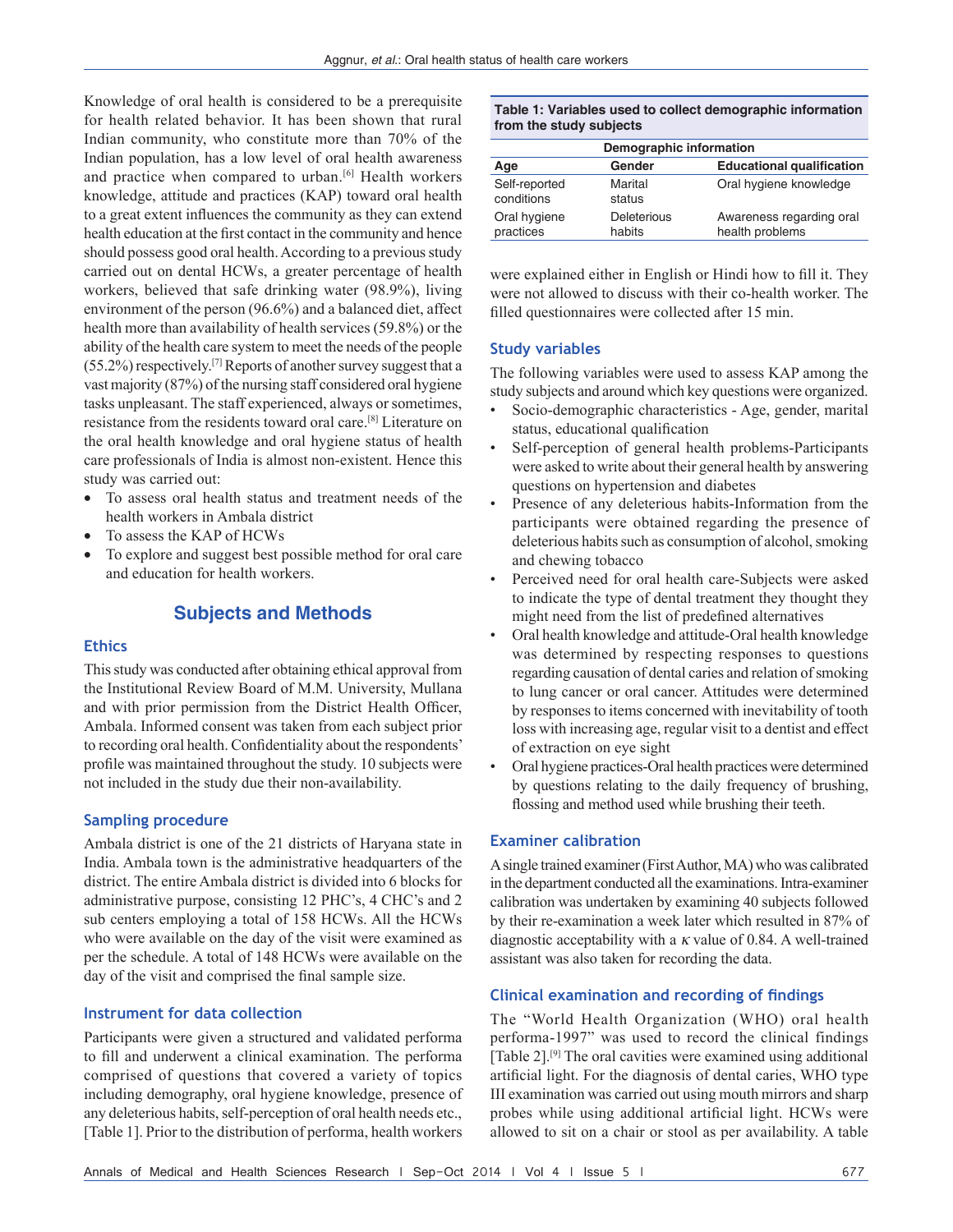to place the instruments was placed within easy reach of examiner. The recording assistant was allowed to sit close to the examiner. Periodontal assessments were done by community periodontal index (CPI)-probes. The diagnosis of oral lesions was carried out using WHO criteria<sup>[10]</sup> and Pindborg's color atlas.[11] Recording of data of dental caries and periodontal disease was based on the publications of WHO.[12]

## **Statistical analysis**

The data collected was analyzed using analysis of variance (ANOVA), Chi-square test and *Z*-test. *P* < 0.05 was accepted as statistically significant and *P* < 0.01 was set to be highly statistically significant. The statistical analysis was performed using the SPSS (13.0) software package, Chicago, IL.

## **Results**

A total of 148 subjects formed a representative sample from the study population. 37.8% (56/148) of the study subjects comprised of males and 62.2% (92/148) were males. Majority of the subjects (48%, 71/148) were in the age-group of 25-34 years [Table 3].

Multi-purpose HCWs comprised of 81.1% (120/148) of the study population and the rest were auxiliary nurse midwife (17.6%, 25/148) and general nursing midwife (1.35%, 2/148). Among the self-reported systemic conditions, 23% (34/148) reported to be suffering from hypertension and 1.4% (2/148) were diabetic respectively. Nearly 20.3% (30/148) of the subjects were consuming alcohol and 19% (28/148) of the subjects had a habit of using tobacco which was present in males only. No oral mucosal lesions were reported from the study subjects as such.

## **Self‑perception of oral health problems and conditions**

Among total 148 subjects 6.8% (10/148) thought that they were not suffering from any dental problem where as 8.8% (13/148) thought that they needed extraction. Nearly 2.7% (4/148) of the study subjects believed that they needed both extraction and oral prophylaxis and 0.7% (1/148) felt the need of extraction, prophylaxis and replacement of teeth. 3.4% (5/148) believed that they needed extraction and replacement of teeth. 1.4% (2/148) of the subjects felt the need for extraction and restoration. Oral prophylaxis was needed by 37.8% (56/148) of the subjects [Table 4].

## **Knowledge and awareness regarding oral health and oral problems**

Majority of the subjects were not aware of the association between oral health and general health problems (43.2% [64/148]). Eating sweets and poor oral hygiene can lead to dental caries was cited by 62.2% (92/148) of the study subjects. Almost all the HCWs (145, 98%) were aware of the fact that excessive smoking can pre-dispose the person to oral and lung cancer. Nearly 91.2% (135/148) subjects believed that loss of tooth with increasing age is a normal phenomenon. Only 6.6% (4/148) of the subjects were of the opinion that a dentist should be visited once in every 6 months. Regarding misconception about extraction of teeth, 35.1% (52/148) of the subjects believed that extraction of teeth can lead to impairment of vision [Figure 1].

## **Oral hygiene practices**

Only 43.2% (64/148) of subjects used to brush only once a day. 19.6% (29/148) preferred to use soft toothbrush. 93.9% (139/148) didn't know about flossing. 9.5% (14/148) of the subjects believed that regular brushing makes teeth week. 33.8% (50) of the study subjects used to brush their teeth using vertical strokes while 93.9% (139/148) of subjects preferred to clean their tongue at the time of brushing.

## **Dental caries**

Figure 2 depicts the age-wise prevalence of dental caries. Mean decayed, missing and filled teeth (DMFT) of the study population were 5.02. Mean number of decayed and missing teeth due to caries were 4.73 ( 2.03) and 0.628 ( 1.75),

| Table 2: Variables used in clinical examination              |                  |  |  |  |
|--------------------------------------------------------------|------------------|--|--|--|
| Clinical examination conducted utilizing different variables |                  |  |  |  |
| Periodontal status (CPI)<br>without loss of attachment       | Dental fluorosis |  |  |  |
| Oral mucosal lesions                                         | Dentition status |  |  |  |
| CPI: Community periodontal index                             |                  |  |  |  |

## **Table 3: Distribution of study subjects according to age and gender**

| Age       | Gender (%) |            | Total $(\%)$ |
|-----------|------------|------------|--------------|
|           | Male       | Female     |              |
| < 25      | 4(7.1)     | 3(3.3)     | 7(4.7)       |
| 25-34     | 36 (64.3)  | 35(38.0)   | 71 (48.0)    |
| $35 - 44$ | 10 (17.9)  | 40 (43.5)  | 50 (33.8)    |
| >45       | 6(10.7)    | 14 (15.2)  | 20(13.5)     |
| Total     | 56 (100.0) | 92 (100.0) | 148 (100.0)  |

#### **Table 4: Self‑reported oral health problems by the study subjects**

| <b>Perceived treatment need</b>                  | $N$ (%)   |
|--------------------------------------------------|-----------|
| No treatment                                     | 10(6.8)   |
| Extraction                                       | 13(8.8)   |
| Extraction and oral prophylaxis                  | 4(2.7)    |
| Extraction, prophylaxis and replacement of teeth | 1(0.7)    |
| Extraction and replacement of teeth              | 5(3.4)    |
| Extraction and restoration of teeth              | 2(1.4)    |
| Oral prophylaxis                                 | 56 (37.8) |
| Oral prophylaxis and replacement of teeth        | 8(5.4)    |
| Oral prophylaxis and restoration of teeth        | 25(16.9)  |
| Replacement of teeth                             | 4(2.7)    |
| Replacement and restoration of teeth             | 1(0.7)    |
| Restoration of teeth                             | 16(10.8)  |
| Correction of malocclusion                       | 2(1.4)    |
| Others                                           | 1(0.7)    |
| Ali Number of otudy oubjacts                     |           |

*N*: Number of study subjects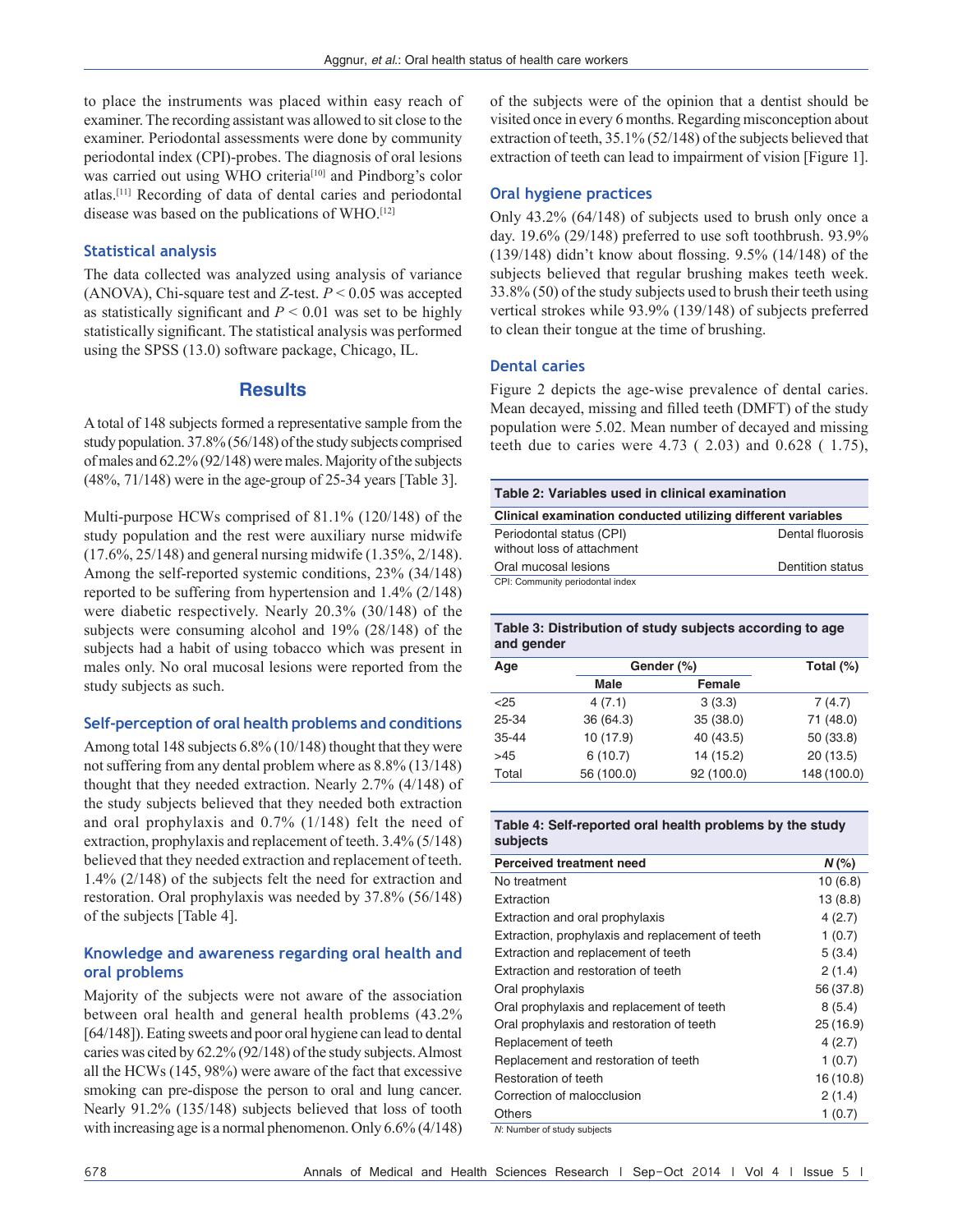

**Figure 1:** Knowledge and awareness regarding oral health and oral problems among study subjects

respectively and their relation with age was not found to be statistically significant ( $P = 0.07$ ). Maximum no. of subjects having caries (46.7%) belonged to 25-34 years age-group. Almost all the subjects (97.2%) were suffering from dental caries. Mean number of subjects requiring one surface filling, pulp care and extraction were 3.75 (1.73), 0.32 (0.6) and 0.81 (1.09) respectively [Table 5]. Proportionally more elderly than younger adults needed extraction and caries was the major indication for extraction in all age groups.

## **Prosthetic status and needs**

Table 6 depicts the prosthetic status and needs of subjects. Number of subjects possessing prosthesis were 4 (4.4%) in the maxillary arch and same number of subjects possessed prosthesis in the mandibular arch. When compared to the prosthesis present (prosthetic status), the need for a prosthesis was very high. Prosthetic needs for maxillary arch were almost the same as compared to the prosthesis in the mandibular arch. Prosthetic needs of female subjects were comparatively higher as compared to their male counterparts.

## **Periodontal status and needs**

Table 7 illustrates the periodontal health status of the study population. Shallow pockets were present in 6.7% of the subjects. Calculus wasthe main finding which was present in the majority of the male (82.1%) and female (79.3%) subjects. However, CPI scores were non-significant in relation to frequency of brushing and habits such as chewing and smoking tobacco. The most prevalent periodontal treatment need was the removal of calculus and other plaque retentive measures (scaling) which was needed by 80.4% (119/148) of the study subjects.

Majority of the subjects (60.1%) had no dental fluorosis with only a few having questionable (23.2%) and very mild (16.7%) dental fluorosis.

## **Discussion**

The dedicated HCW is possibly the most vital element in the recovery or stability of a patient's health. All HCWs carry a tremendous responsibility to assist and provide for the best possible outcomes for the patient. Control of various



**Figure 2:** Age-wise prevalence of dental caries among the subjects

communicable diseases is also one of the tasks of these workers. Due to the high degree of responsibility involved, the health of these workers is also of utmost concern.

The impact of oral disease on people's every-day lives is subtle and pervasive, influencing eating, sleeping, work and social roles. The prevalence and recurrences of these impacts constitutes a silent epidemic. The intention of this cross-sectional study was to provide systematic information on the oral health status, treatment needs and knowledge of HCWs in Haryana as it will help in promoting a healthy lifestyle by incorporating healthy oral habits and transferring the same to the people they serve. Some of the results of the present study are compared with other population groups as a limited number of studies have been conducted on oral health of HCWs. A total of 148 HCWs were examined in the present study.

Hypertension and diabetes among the study subjects in the present study were less prevalent as compared to some other studies conducted elsewhere.<sup>[13,14]</sup> All deleterious habits were reported in male subjects; smoking and consumption of alcohol were not observed in female subjects in the present study which is in contrast to some other study findings in which about 46% were female smokers.[15] This may be due to a social taboo in the Indian community which doesn't allow Indian women to consume alcohol and smoke.[16]

Regarding perceived need for oral health care, more number of subjects cited oral prophylaxis and restoration of teeth as the most common perceived needs in the present study as compared to a study conducted among employees in South Australia.<sup>[17]</sup> On the contrary, the perceived need for oral prophylaxis alone was reported by fewer subjects in the current study as compared to another study conducted among dental auxiliaries.[1] The reports of the present study suggest a relatively low priority for receiving needed dental care in spite of the fact that there is a significant need for restorative, prosthetic and periodontal treatments. This finding is similar to some other study findings<sup>[18]</sup> which emphasizes the need for regular dental checkups and treatments in order to maintain good oral health.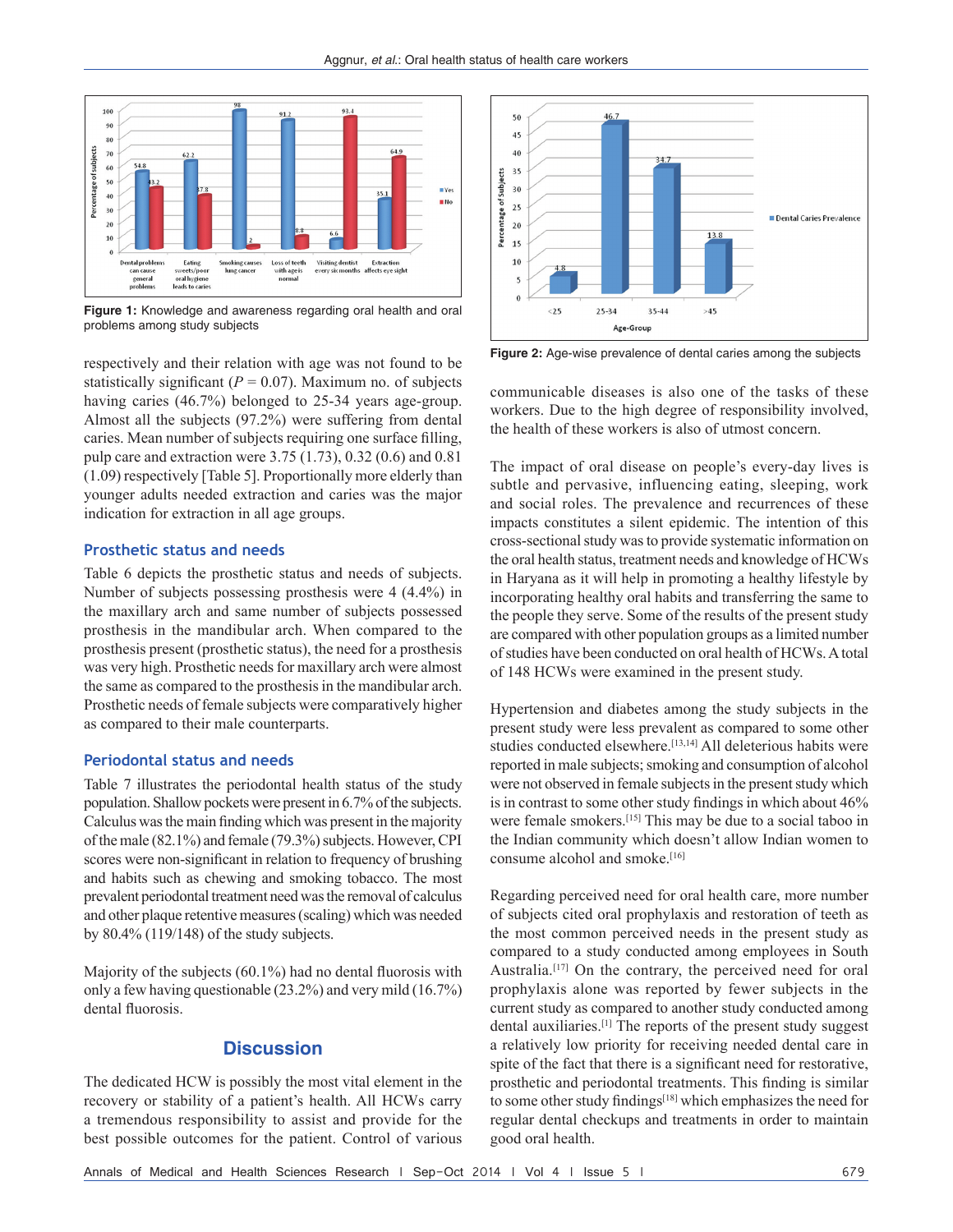| Table 5: Comparison of age of study population with |  |
|-----------------------------------------------------|--|
| treatment needs                                     |  |

| Age   | Number of<br>subjects | One surface<br>filling |      | Pulp<br>care |      | <b>Extraction</b> |      |
|-------|-----------------------|------------------------|------|--------------|------|-------------------|------|
|       |                       | Mean                   | SD   | Mean         | SD   | Mean              | SD   |
| 20    | 7                     | 1.72                   | 1.82 | 0.34         | 0.64 | 0.32              | 0.85 |
| 25-34 | 71                    | 5.84                   | 1.65 | 0.44         | 0.73 | 0.62              | 0.96 |
| 35-44 | 50                    | 4.82                   | 1.56 | 0.26         | 0.65 | 0.72              | 1.0  |
| >45   | 20                    | 2.45                   | 1.42 | 0.31         | 0.74 | 1.24              | 1.9  |
| Total | 148                   | 3.75                   | 1.73 | 0.32         | 0.6  | 0.81              | 1.09 |

SD: Standard deviation

| Table 6: Prosthetic status and need of the study subjects |                        |                 |  |
|-----------------------------------------------------------|------------------------|-----------------|--|
| <b>Prosthetic</b>                                         | Number of subjects (%) |                 |  |
| status and need                                           | Maxilla                | <b>Mandible</b> |  |
| Prosthetic status                                         | 4(2.7)                 | 4(2.7)          |  |
| Prosthetic need                                           | 39 (26.35)             | 43 (29)         |  |

## **Table 7: Distribution of maximum CPI score according to gender**

| <b>CPI scores</b> | $N$ (%)   |               |              |  |  |
|-------------------|-----------|---------------|--------------|--|--|
|                   | Male      | <b>Female</b> | <b>Total</b> |  |  |
| Healthy           | 1(1.8)    | 3(3.30)       | 4(2.7)       |  |  |
| Bleeding          | 3(5.4)    | 8(8.7)        | 11(7.4)      |  |  |
| Calculus          | 46 (82.1) | 73 (79.3)     | 119 (80.4)   |  |  |
| 4-5 mm pockets    | 4(7.14)   | 6(6.52)       | 10 (6.75)    |  |  |
| 6-7 mm pockets    | 2(3.5)    | 2(2.17)       | 4(2.7)       |  |  |
| Total             | 56 (100)  | 92 (100)      | 148 (100)    |  |  |
| .                 |           | .             |              |  |  |

*N*: Number of subjects, CPI: Community periodontal index

Findings of the present study suggest that the majority of the subjects were not aware of the association between oral health and general health problems which are similar to reports of some other study conducted on health care providers.[19] Poor oral hygiene and intake of sugars are cited as the main cause of dental caries by most of the study subjects in the present study, which is not in agreement to the study findings of Thean *et al*.<sup>[20]</sup> Results of another study conducted in Korea suggests that most of the subjects were not having information on the etiology of dental caries which is contrary to the results of the present study.[21] More number of subjects in the present study had knowledge about oral cancer as compared to some other study reports.[22] Findings of the present study suggested that almost all subjects had adequate knowledge regarding oral cancer. This finding is consistent with reports of another study which was conducted on traditional healers providing oral health care.[23]

According to a study conducted in Brazil,<sup>[24]</sup> the number of HCWs who used to brush their teeth more than once daily and use floss were more in number as compared to the findings of the present study. Results of another study conducted on HCWs in Israel<sup>[25]</sup> indicates that the oral self-care habits were better as compared to the results of the present study but the oral hygiene habits were more satisfactory in the present study as compared to some other study conducted elsewhere.[26]

The DMFT surfaces index has been in use for about 65 years and is well-established as the leading measure of caries experience in dental epidemiology.<sup>[27]</sup> The mean DMFT recorded in the present study was less as compared to some other study reports.[28,29] Mean number of subjects who required one surface restoration in the study was similar to findings of another study.[30] However, total restorative needs in the present study were higher in comparison to another study.[31]

The prosthesis needs in maxillary arches was almost equal to mandibular arches. Nearly 35.9% of females have higher demand for one unit prosthesis for both maxillary and mandibular arches than for any other type of prosthesis which is in agreement with the results reported in the survey conducted by Dental Council of India, where the percentage of people wearing prostheses was low.[32]

Majority of the subjects were free from any signs of periodontal disease. Nearly 80.2% of the subjects had calculus which is contrary to some other study reports.[33] This shows that either health workers have less knowledge about the maintenance of oral hygiene or oral prophylaxis has not been availed.

# **Conclusion**

The present study was conducted among 148 health workers from various PHCs, CHCs and sub centers of Ambala district. It can be concluded that:

- Attitude of the health workers toward dental treatment was poor since they had higher treatment needs
- Almost half of the health workers had beliefs and misconceptions regarding oral health such as extraction of teeth can lead to loss of eye sight, tooth loss with increasing age is normal, oral prophylaxis can lead to loosening of teeth
- $46.7\%$  of the subjects were having dental caries
- Prosthetic needs of female subjects were comparatively higher as compared to their male counterparts
- $\bullet$  Calculus is the most common finding with oral prophylaxis being the most common treatment need.

# **Recommendations**

In view of the findings of the present study, it is recommended that:

- Regular dental checkup of all the health workers should be made every 6 months in their respective health care centers
- Health education should be given to all the health workers to enhance their awareness, knowledge and practices toward oral health care and maintenance and to increase their screening capacity for the common dental problem which will serve the community in the long way
- There is an urgent need for further studies and research in this area as very limited previous data is available.